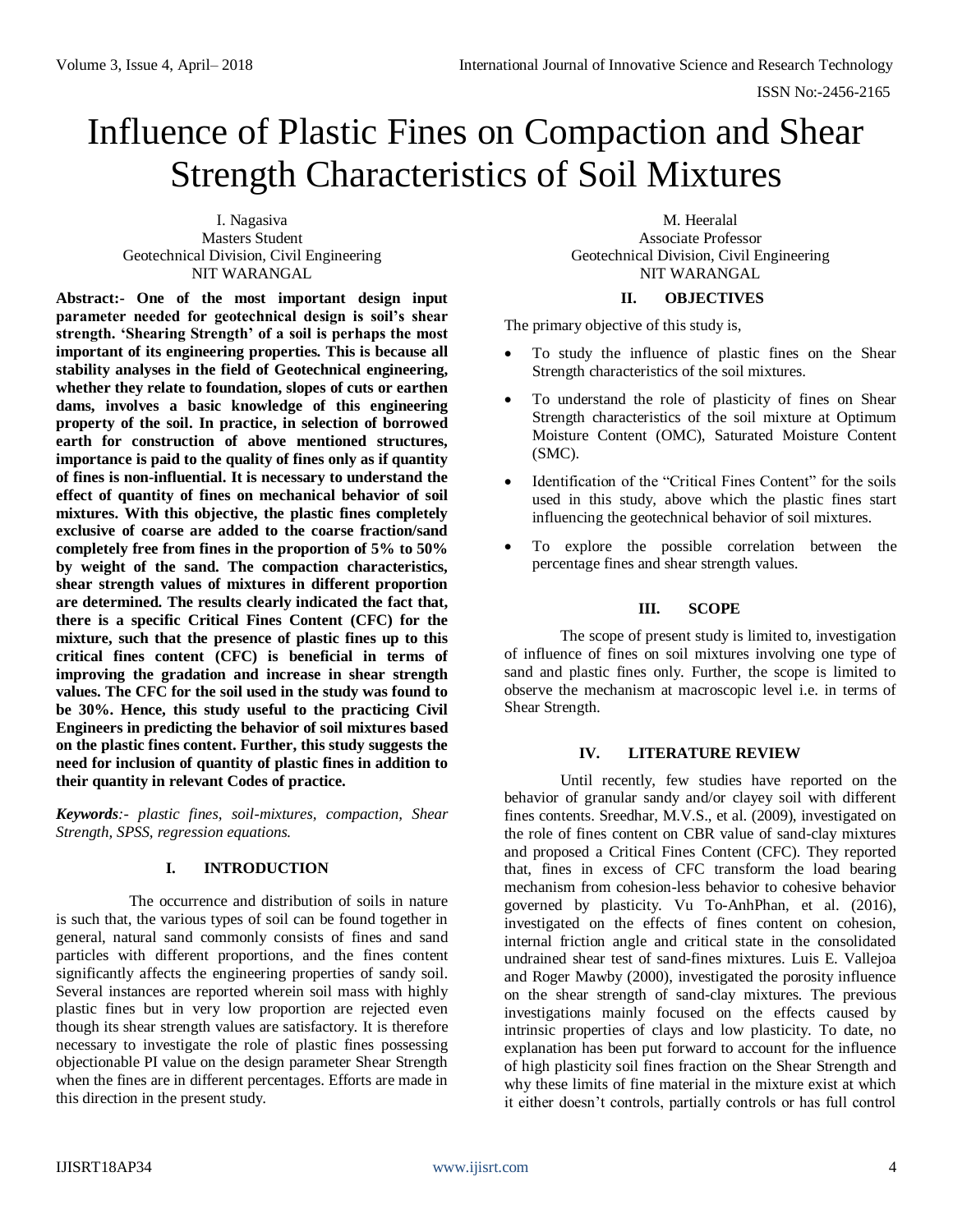┯

on the engineering properties of the mixtures. This study describes such a study.

# **V. METHODOLOGY**

The methodology adopted in this study includes:

- Collection and characterization of materials
- Formulation and Scheme of Experiments
- Conducting Compaction and Shear strength tests as per scheme of experiments
- Analysis of results and formulation of conclusions.

### *A. Collection and Characterization of materials:*

The materials used in this study are natural sand as coarse fraction and black cotton soil as plastic fines.

*Natural Sand*

Locally available river sand is used for the present study. The summary of the index and engineering parameters of the tests done in the accordance with the respective Indian Standard Specifications are shown in the Tables 1 and 2 given below. Based on the tests done, the soil is classified as well graded sand 'SW'.

| S. No. | Properties                             | Values |
|--------|----------------------------------------|--------|
| 1      | Results of Sieve analysis              |        |
|        | Gravel size %                          | 3.80   |
|        | Sand size %                            | 94.80  |
|        | Fines %                                | 1.40   |
|        | Coefficient of uniformity of sample Cu | 6.92   |
|        | Coefficient of Curvature Cc            | 1.05   |
| 2      | Specific Gravity (G)                   | 2.67   |
| 3      | Classification of sand                 | SW     |

Table 1. Summary of Index properties of natural sand

| S. No.         | Properties                                                        | Values |
|----------------|-------------------------------------------------------------------|--------|
| 1              | IS Heavy Compaction Test                                          |        |
|                | Optimum Moisture Content (OMC) %                                  | 12.10  |
|                | Maximum Dry Density(MDD) (kN/m <sup>3</sup> )                     | 18.20  |
| $\overline{2}$ | Shear parameters from Direct Shear Test                           |        |
|                | At OMC                                                            |        |
|                | Cohesion 'c' (kN/m <sup>2</sup> )                                 | 0      |
|                | Angle of Shearing resistance ' $\Phi$ '(degrees)                  | 42     |
|                | At SMC                                                            |        |
|                | Cohesion 'c' $(kN/m^2)$                                           | 0      |
|                | Angle of Shearing resistance ' $\Phi$ '(degrees)<br>$\sim$ $\sim$ | 38.65  |

Table 2. Summary of Engineering properties of natural sand

# *B. Plastic fines*

Г

Τ

Black cotton soil collected from beside overhead water tank in front of NITW main road has been used as plastic fines for the present investigation. The summary of the results of both index and engineering properties are shown in the Tables 3 and 4 below. Based on the soil test results the soil is classified as 'CH'.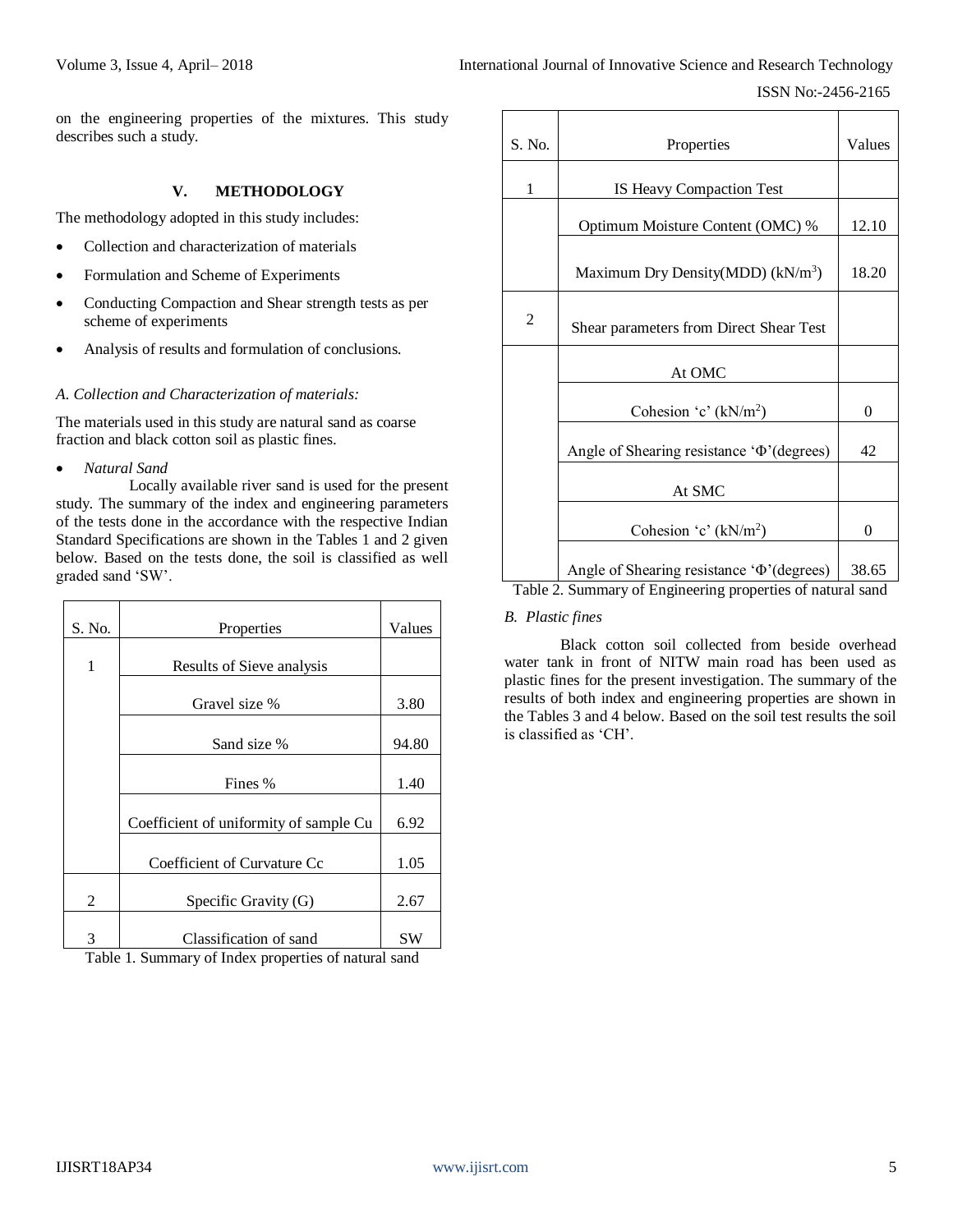| International Journal of Innovative Science and Research Technology |  |
|---------------------------------------------------------------------|--|
|---------------------------------------------------------------------|--|

#### ISSN No:-2456-2165

#### *C. Proportioning of Materials*

The soil mixtures were obtained by blending clay and sand uniformly of required proportions manually. The natural sand is washed thoroughly out of fines of size minus 75 microns and oven dried. Clean oven dried sand has been mixed with different proportions of black clayey soil to form different sand-clay soil mixtures. Fines content of the soil mixtures used as 5, 10, 20, 30, and 50 percent by weight of sand. While proportioning, care was taken to account for the coarser fraction present in clayey soil such that overall coarse and fines content of the mixture makes up to the designated proportion.

# *D. Compaction and Shear Strength tests*

The IS Heavy compaction tests were done on mixtures of different fines content as per IS: 2720 (Part-7) - 1980. The corresponding samples for Shear Strength by using Direct Shear Test (DST) were prepared at their respective OMC and SMC as per IS: 2720 (Part-13) -1980.

# **VI. RESULTS AND DISCUSSIONS**

The results of different tests performed in this study are presented in this section. The variation of different test parameters is analyzed and relevant observations are made.

# *A. Grain size distribution*

The variation in particle size distribution with increase in fines content shown in Fig.1.



Fig 1:- Variation in particle size distribution with increase in fines content

| S. No.                  | Properties                                            | Values |  |  |  |  |
|-------------------------|-------------------------------------------------------|--------|--|--|--|--|
| $\mathbf{1}$            | Wet Sieve analysis                                    |        |  |  |  |  |
|                         | Gravel size %                                         | 0.10   |  |  |  |  |
|                         | Coarse Sand size %                                    | 18.60  |  |  |  |  |
|                         | Silt size %                                           | 36.40  |  |  |  |  |
|                         | Clay size %                                           | 44.90  |  |  |  |  |
| 2                       | Specific Gravity (G)                                  | 2.60   |  |  |  |  |
| 3<br>Atterberg's Limits |                                                       |        |  |  |  |  |
|                         | Liquid Limit (LL) %                                   | 50.50  |  |  |  |  |
|                         | Plastic Limit (PL) %                                  | 20.20  |  |  |  |  |
|                         | Plasticity Index (PI) %                               | 30.30  |  |  |  |  |
| 4                       | DFSI %                                                | 46.00  |  |  |  |  |
| 5                       | Classification of soil                                | CН     |  |  |  |  |
|                         | Table 3. Summary of Index properties of plastic fines |        |  |  |  |  |

Table 3. Summary of Index properties of plastic fines

| S. No.                                                      | Properties                                       | Values |  |
|-------------------------------------------------------------|--------------------------------------------------|--------|--|
| 1                                                           | IS Heavy Compaction Test                         |        |  |
|                                                             | Optimum Moisture Content (OMC) %                 | 14.10  |  |
|                                                             | Maximum Dry Density(MDD) $(kN/m3)$               | 17.30  |  |
| 2                                                           | Shear parameters from Direct Shear Test          |        |  |
|                                                             | At OMC                                           |        |  |
|                                                             | Cohesion 'c' $(kN/m2)$                           |        |  |
|                                                             | Angle of Shearing resistance ' $\Phi$ '(degrees) | 10.31  |  |
|                                                             | At SMC                                           |        |  |
|                                                             | Cohesion 'c' $(kN/m^2)$                          | 27.0   |  |
|                                                             | Angle of Shearing resistance ' $\Phi$ '(degrees) | 6.00   |  |
| Table 4. Summary of Engineering properties of plastic fines |                                                  |        |  |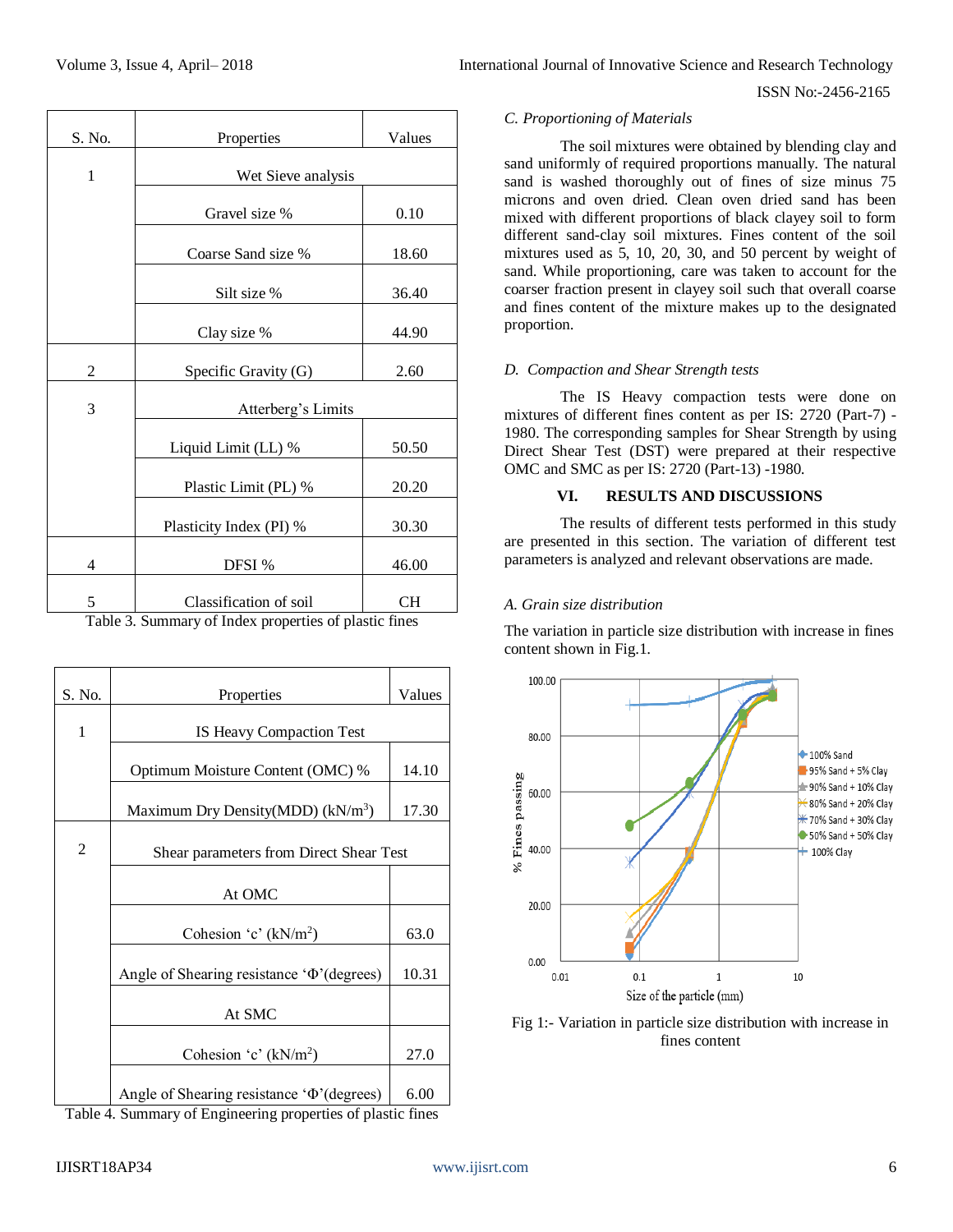|  | <b>B.</b> Plasticity Index |  |
|--|----------------------------|--|
|--|----------------------------|--|

| S.<br>No. | Sand<br>(% ) | Clay<br>(% ) | $LL\%$                   | PL%   | $PI\%$ | Unified Soil<br>Classification |
|-----------|--------------|--------------|--------------------------|-------|--------|--------------------------------|
| 1         | 100          | 0            | $\overline{\phantom{0}}$ | -     |        | SW                             |
| 2         | 95           | 5            |                          |       | -      | SW                             |
| 3         | 90           | 10           | 14                       |       |        | SP-SC                          |
| 4         | 80           | 20           | 17                       |       |        | <b>SM</b>                      |
| 5         | 70           | 30           | 21                       | 14.60 | 6.40   | SM-SC                          |
| 6         | 50           | 50           | 29                       | 15.70 | 13.30  | CL                             |
| 7         | 0            | 100          | 50.50                    | 20.20 | 30.30  | CН                             |

Table 5. Summary of Atterberg's limits of specified soil mixtures



Fig. 2. Variation in Plasticity Index with increase in fines content

The Fig.2 shows a graph of the clay content and plasticity index in which a strong correlation exists between the two parameters. To determine the best fitting trend line several types of lines were fitted on the graph which included linear and quadratic functions. The correlation between the plasticity index and fines content is presented in equation (1) below.

 $PI = 0.001F^2 + 0.2F - 0.161$  (R<sup>2</sup> = 0.999) (1)

Where  $PI = Plasticity Index$ 

# $F =$  Percentage of fines content

# *C. Compaction characteristics:*

The results of IS Heavy compaction tests performed on different soil mixtures are summarized in Table 6.

| S. No.         | Sand (%) | Clay $(\%)$      | OMC $(\% )$ | MDD (kN/m <sup>3</sup> ) |
|----------------|----------|------------------|-------------|--------------------------|
| $\mathbf{1}$   | 100      | $\boldsymbol{0}$ | 12.60       | 18.19                    |
| $\overline{2}$ | 95       | 5                | 11.00       | 18.23                    |
| 3              | 90       | 10               | 10.00       | 18.80                    |
| 4              | 80       | 20               | 10.10       | 20.00                    |
| 5              | 70       | 30               | 10.70       | 20.40                    |
| 6              | 50       | 50               | 11.50       | 19.70                    |
| 7              | 0        | 100              | 14.10       | 17.30                    |

Table 6. Summary of Atterberg's limits of specified soil mixtures

*Optimum Moisture Content*



Fig 3. Variation in OMC with fines content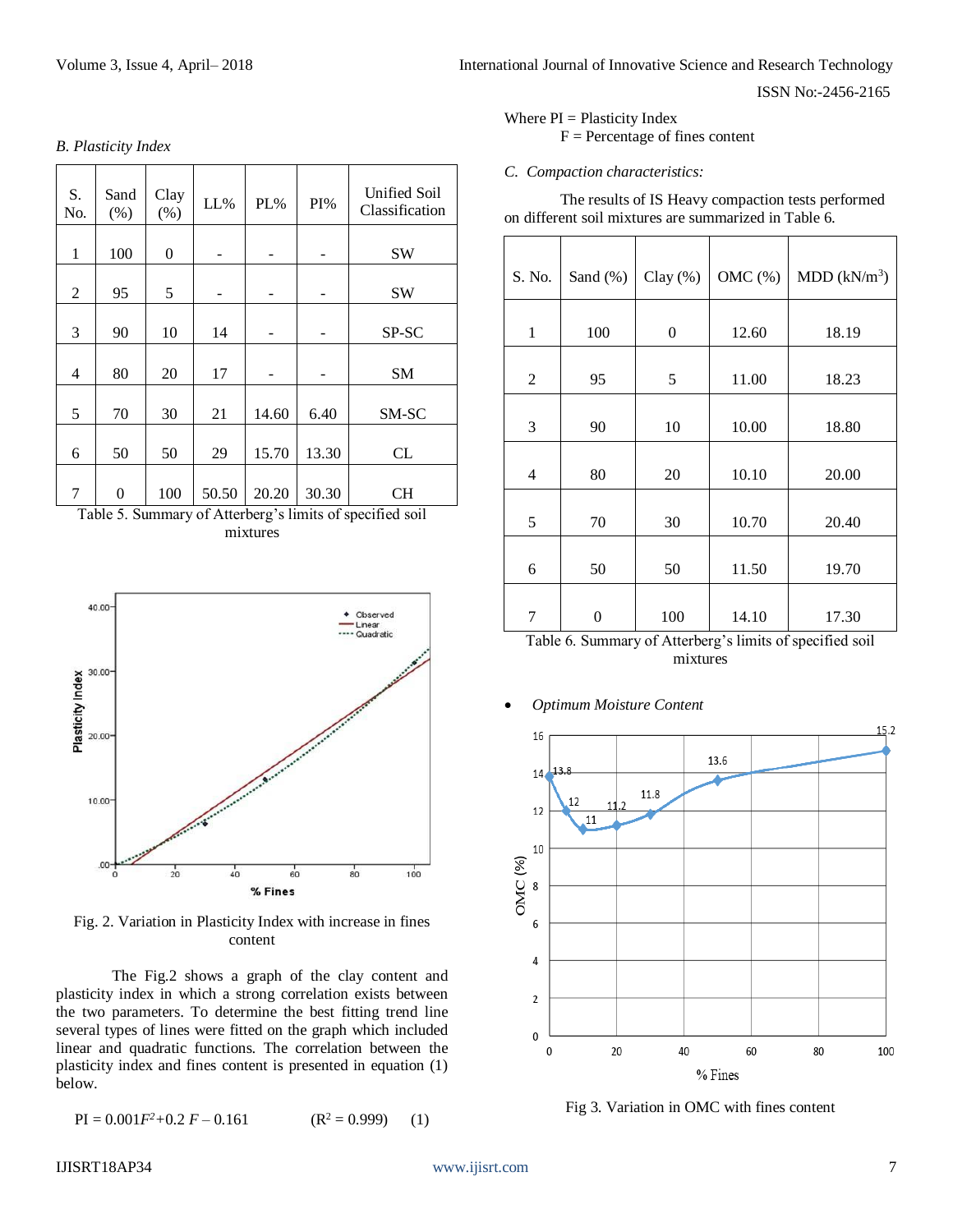ISSN No:-2456-2165

From the reference Fig 3 the following observations are drawn:

• The OMC value decreased upto 10% substitution and increased gradually as the fines content is increased. In general, the OMC of the soil increases with increase in clay fraction due to the more specific surface area contributed by the fines. However, the drop in OMC may be attributed to the fact that, the addition of fines up to 10% to 20%, have resulted in improvement of gradation and thereby enabling MDD even at lower OMC.

 In principle as the result of the large surface area of the clay fraction compared with the coarser fractions, the moisture required to form a layer to allow relative movement of particles during compaction increases with increasing clay content. Accordingly, in the present study, with the addition of fines in excess of 20%, a gradual increase in the OMC values is found.



### Fig 4:- Variation in percentage change in OMC with fines content

A maximum increase in percentage of OMC of about 13% is seen from 30% to 50% of fines which is shown in Figure 4.4. The relationship between percentage change in OMC and percent increase in fines has given the best trend line with a higher coefficient of determination and a corresponding polynomial series equation shown in equation (2) below.

$$
\Delta OMC = -0.0004F^3 + 0.0562 F^2 - 1.8302 F - 3.1888 \quad (R^2 = 0.944) \quad (2)
$$

Where  $\triangle$ OMC = Percentage change in optimum moisture content;

 $F =$  Percent Fines content

#### *Maximum Dry Density*



Fig 5:- Variation in MDD with plastic fines content

From the reference Fig. 5, the following observations are made.

 A marginal increase is observed in the maximum dry density of the soil mixture with only 5% addition of plastic fines. Since the applied loads are carried by the sand skeleton, these fines have little effect on the behavior of the mixtures, as they are just residing in largely empty void spaces.

 However, the MDD is increasing beyond 5%, showing a peak point at 30% and then decreasing steadily. The increase in MDD is due to the void spaces between the sand particles are occupied by the finer particles. Upto 30% substitution, the fines contributed to improvise the gradation of soil and hence resulted in increased MDD.

 However, fines in excess of 30% may have contributed to change the gradation to poorly graded and hence causing a reduction in MDD. Further, with higher fines content, the relative ease with which particles can move under compaction effort gets decreased due to cohesion, resulting in a lesser MDD.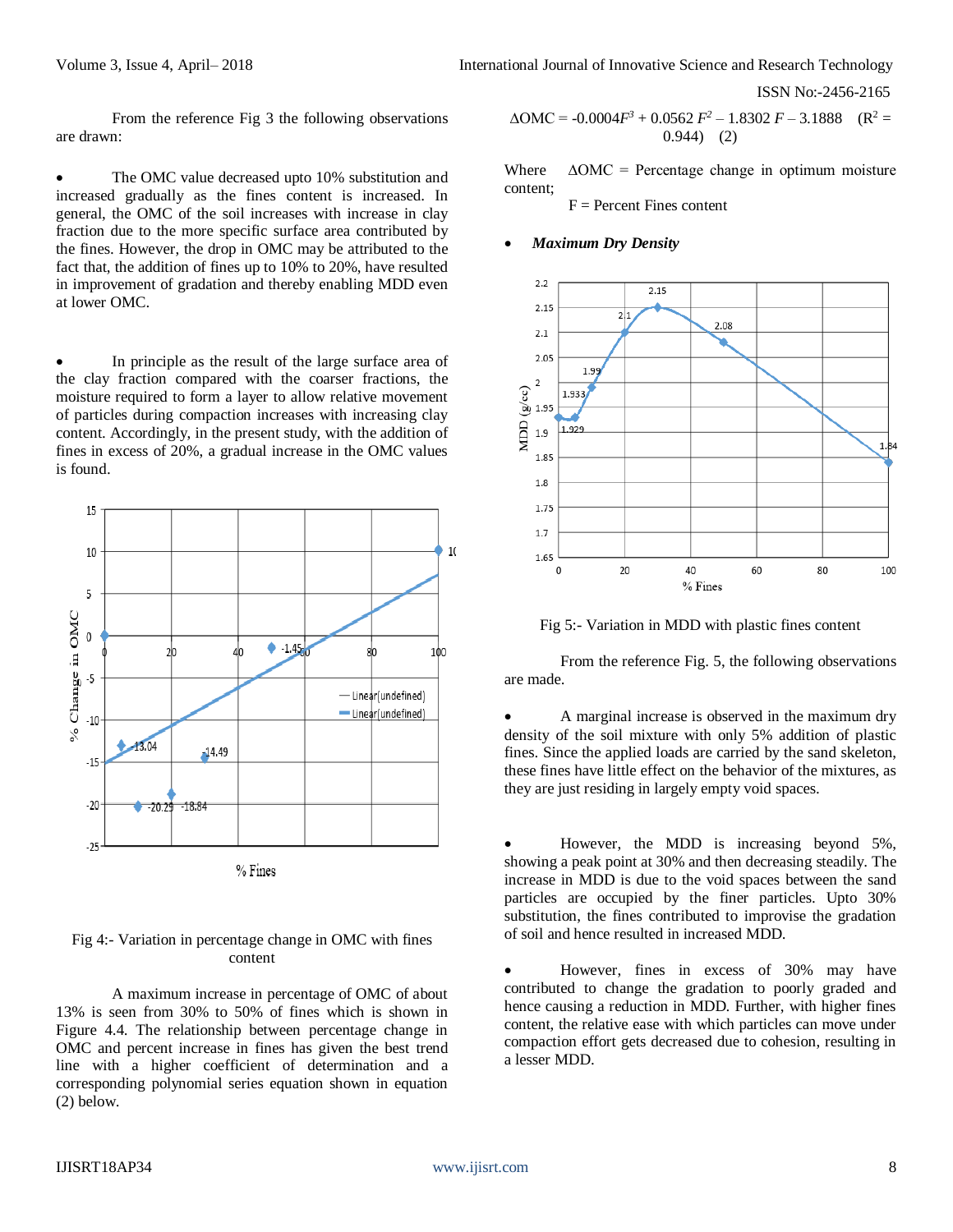

Fig 6:- Variation in percentage change in MDD with plastic fines content

A maximum percentage increase of 11.77% can be seen in the MDD value at 30% fines substitution as that of 0% fines which is shown in Fig. 6 which is due to the maximum density of 2.15 g/cc achieved at this level of fines fraction. The equation which gives the best relationship between the percentage change in MDD and fines content is a polynomial series which is given below in equation (3) below.

$$
\Delta M = 0.00007F^3 - 0.0147F^2 + 0.7736F - 1.7693
$$
  
(R<sup>2</sup>=0.942) (3)

Where  $\Delta M$  = Percentage change in MDD value

# *D. Shear Strength*

The results of Direct Shear Test performed on different soil mixtures are summarized in Table 7.

| S.             | Sand             | Clay<br>(%)      | Shear Strength (kN/m <sup>2</sup> ) for<br>assumed $\sigma$ =100 kN/m <sup>2</sup> |       |  |
|----------------|------------------|------------------|------------------------------------------------------------------------------------|-------|--|
| No.            | (%)              |                  | @OMC                                                                               | @SMC  |  |
| $\mathbf{1}$   | 100              | $\boldsymbol{0}$ | 90.0                                                                               | 80.00 |  |
| $\overline{2}$ | 95               | 5                | 88.50                                                                              | 79.30 |  |
| 3              | 90               | 10               | 88.60                                                                              | 79.10 |  |
| $\overline{4}$ | 80               | 20               | 91.60                                                                              | 76.90 |  |
| 5              | 70               | 30               | 96.60                                                                              | 76.30 |  |
| 6              | 50               | 50               | 95.10                                                                              | 73.10 |  |
| $\overline{7}$ | $\boldsymbol{0}$ | 100              | 80.00                                                                              | 46.80 |  |

Table 7. Summary of Direct Shear Test results

*Shear strength at OMC*



Fig 7:- Variation of Shear Strength values at OMC with plastic fines content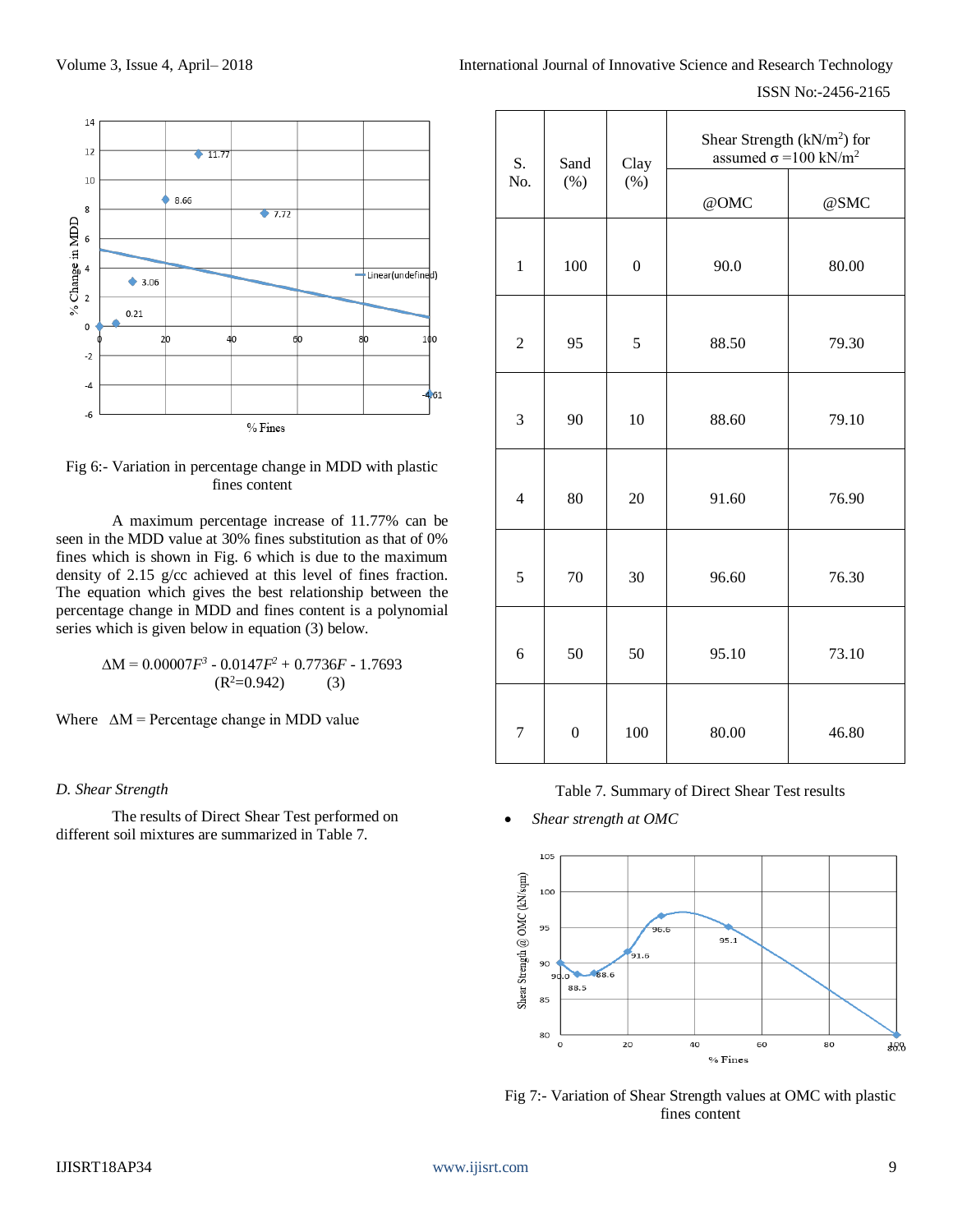

Fig 8:- Variation of percentage change in Shear Strength value at OMC with plastic fines content

The following observations can be made from the shear strength curves which are shown in Figures 7 and 8:

- Keeping the normal stress constant, the shear strength values at optimum condition are showing the same trend as that of MDD with the increase in fines percent which says that, the higher the MDD value, the higher is the shear strength of the soil mixture which is at a percentage of 30% fines fraction.
- At greater percentages, plastic fines are likely to form membrane around the sand particles contributing to reduced angle of shearing resistance and increase in cohesion.
- The increase in cohesion of a soil is produced by forces binding the particles together, and is independent of the normal stress. These binding forces are accounted for partly by the, surface tension forces at the air-water interface of the water films surrounding the particles and partly by the intermolecular forces acting between films of water adsorbed on the surfaces of neighbouring particles. Clay thus enables a soil to develop shear strength by virtue of the cohesive forces between the particles.
- When the plastic fines is greater than 50%, the sand and silt grains are essentially floating in a clay matrix and have little effect on the engineering behavior. A maximum increase in percentage of about 7.30% in shear strength value is seen at a fines content of 30% which can be seen in Fig. 8.

The most appropriate trend line to fit the plotted data between percentage change in shear strength and fines fraction is a polynomial which provides a predicted outcome for the shear strength at optimum moisture content. The formula for this curve is given in equation (4).

$$
\Delta \tau_o = -0.04981F^3 + 0.0022F^2 + 0.1842F - 1.7153 \quad (R^2 = 0.919) \quad (4)
$$

Volume 3, Issue 4, April– 2018 **International Journal of Innovative Science and Research Technology** ISSN No:-2456-2165

Where  $\Delta \tau_0$  = Percentage change in shear strength at OMC

*Shear strength at SMC*



Fig 9:- Variation of Shear Strength values at SMC with plastic fines content

From the reference Fig. 9, following observations are made.

- A marginal decrease in the shear strength values at saturation state can be seen upto 10% fines content. Thereon a gradual decrease can be seen from 10% - 30% of fines substitution.
- A steep drop in the value at 100% of fines is seen which is due to the highest plasticity of the soil due to saturation.



Fig 10:- Variation of percentage change in Shear Strength value at SMC with plastic fines content

A maximum decrease in shear strength value of 41.50% can be seen at 100% clayey soil at saturation which is shown in Fig. 10 with the resulting trend line a polynomial. The corresponding polynomial series equation is as given below in equation (5).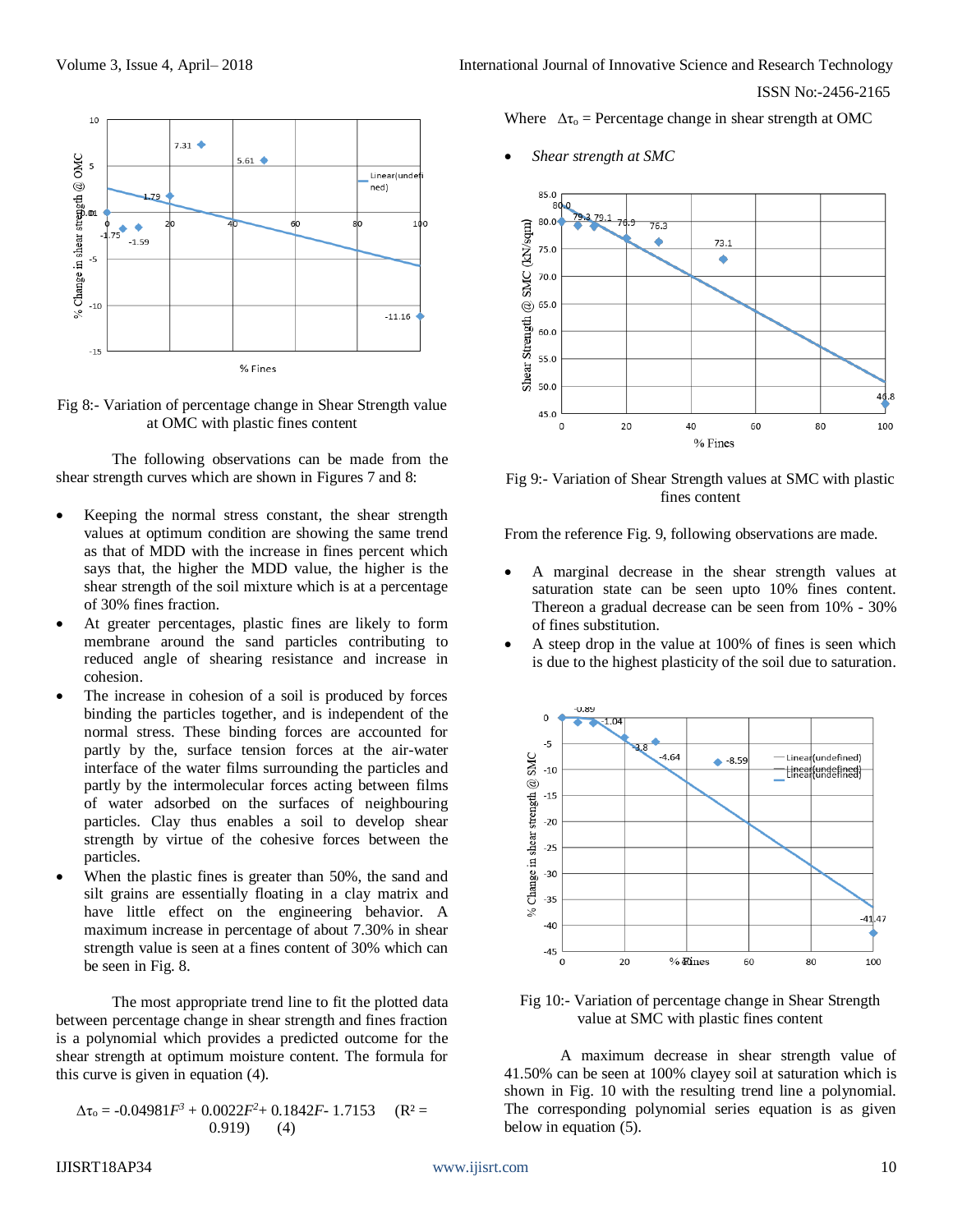ISSN No:-2456-2165

$$
\Delta \tau_s = -0.00005F^3 + 0.0034F^2 - 0.2073F \qquad (R^2 = 0.999) \quad (5)
$$

Where  $\Delta \tau_s$  = Percentage change in shear strength at SMC

# **VII. REGRESSION MODELS**

In Civil Engineering practice, in certain circumstances, there may not be adequate time or resources to get the engineering properties determined through laboratory or field tests. In such circumstances, prediction of such properties based on the easy to determine properties through correlations will be helpful. In view of this, efforts have been made in this study to constitute regression models using SPSS Software version 24.0 as presented below.

# *A. Correlation between Shear strength and Maximum Dry Density (MDD)*

The following Fig. 11, shows the variation of percentage change in Shear strength at optimum moisture condition against percentage change in maximum dry density.



Fig. 11. Percentage change of MDD vs. Shear strength at OMC values

The resulting regression analysis after correlating Shear strength with MDD is expressed by the following linear equation (6) with its corresponding correlation coefficient  $R^2$ as shown.

$$
\Delta \tau_o = 0.9461 * \Delta M - 3.5923 \qquad (R^2 = 0.825) \tag{6}
$$

Where  $\Delta \tau_0 = \%$  change in shear strength values at OMC  $\Delta M = \%$  change in MDD value

### *B. Correlation of Shear strength with PI and MDD*

Following is the comparative analysis curves in Fig. 12, showing the variation of percentage change in shear strength at saturation condition and MDD and PI with respect to increasing percentage of fines fraction in a soil mixture.



Fig 12:- Percentage fines vs. percentage change in Shear strength at SMC, MDD and PI values

The resulting regression analysis after correlating Shear strength at saturation condition with PI and MDD is expressed by the following multiple linear equation (7) with its corresponding correlation coefficient.

$$
\Delta \tau_s = -0.099 + 0.503 * \Delta MDD - 1.216 * PI \qquad (R^2 = 0.979) \quad (7)
$$

# **VIII. CONCLUSIONS**

Based on the experimental results found in this project, the following conclusions are made.

- In general, it is found that, the plastic fines content has a definite influence on the shear strength characteristics of the soil mixtures.
- As the fines content increases up to a critical value is known as "Critical Fines Content (CFC)" the MDD, Shear Strength at MDD & OMC values increases considerably due to improvement in gradation of the mixture and hence the improvement in mechanical stability of the mixture.
- For the materials used in this study, the CFC was 30% and the increase in MDD and Shear strength values was up to 11.77% and 7.30% respectively.
- The effect of plasticity was more pronounced in saturation state. As the fines content increases the Plasticity Index increases; the Shear Strength at MDD & SMC values continuously decreases owing to the increase in plasticity of soil mixture.

 On the whole, this study helped in understanding the influence of plastic fines on compaction and shear strength characteristics of the soil mixtures. This study revealed that, in moist conditions, plastic fines up to CFC is beneficial. However, the presence of plastic fines in full saturation state results a steady drop owing to increase in plasticity. Further, this study brought out correlations useful in predicting the